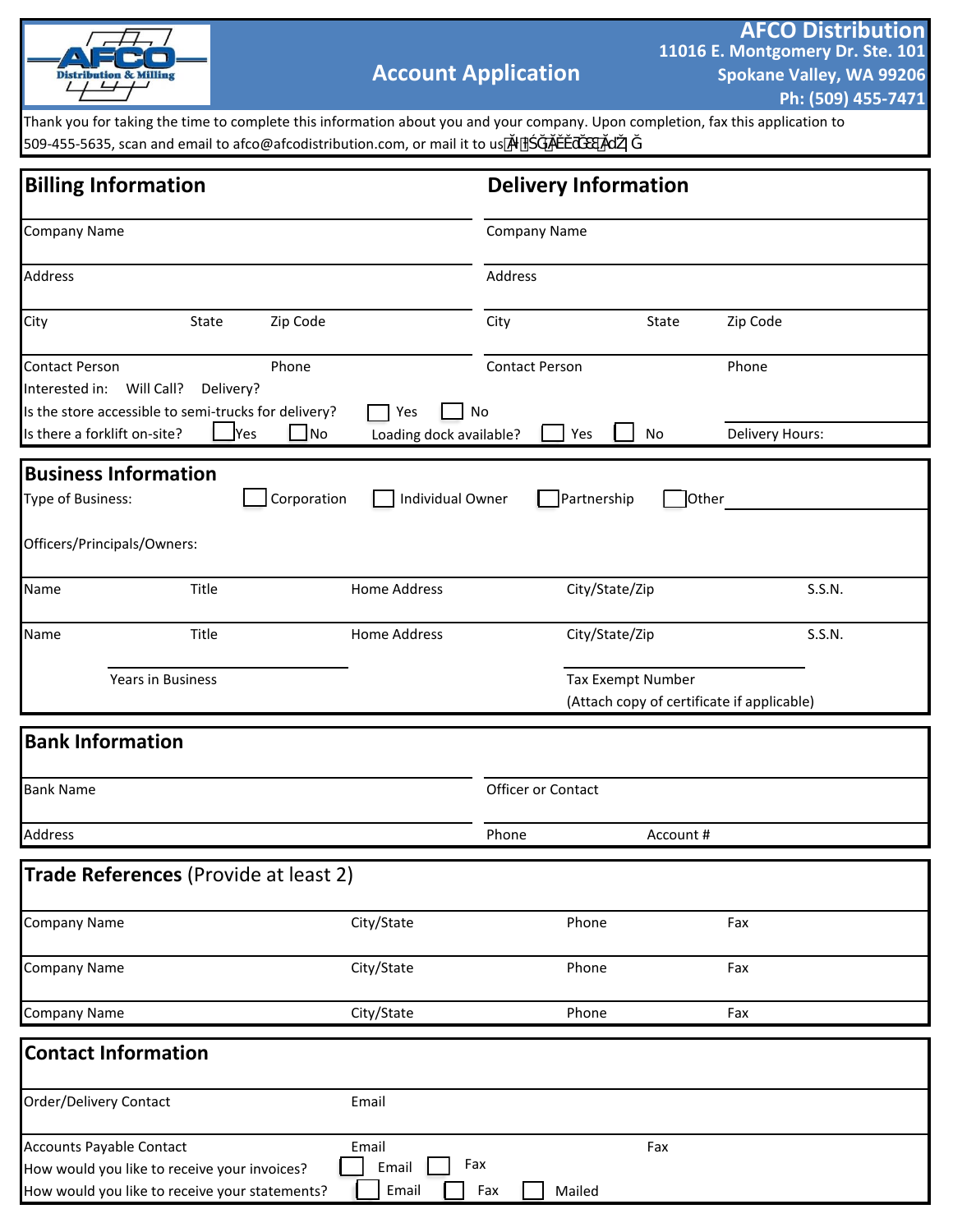#### **CREDIT POLICY AND TERMS**

Our general policy for new accounts is COD (Collection On Delivery) status for 6 months. If credit is desired after the 6 month period, a request must be made through our Accounts Receivable department. If approved, you will be notified in writing. Our credit terms of payment are NET 20 days. Payment is due to us 20 days from invoice date. (Not statement date or end of month). Any invoices unpaid past the due date will be charged a late fee of 18% per annum.

Applicant warrants that the enclosed information has been voluntarily provided and istrue. Applicant authorizes AFCO Distribution to investigate its references, statements, credit bureau reports, financial responsibility, or any other information, and to report to others such information and its credit history with Applicant. Applicant authorizes any bank or other grantor of credit to release and/or provide AFCO Distribution information regarding its checking, savings, loan accounts, financial responsibility and indebtedness. Applicant hereby consents to and authorizes the use of a consumer credit report on the undersigned by the above named business credit grantor, from time to time as may be needed, in the credit evaluation process.

Applicant agrees to promptly pay for all purchases it makes, and purchases made by others allowed to use the account, in accordance with the above terms. If Applicant fails to make payments when due, Applicant shall pay costs and expenses of collection that AFCO Distribution incurs, including reasonable attorney's fees.

All amounts due to AFCO Distribution are payable in accordance with the payments terms granted by AFCO Distribution credit department from which the goods and services are delivered. Payments are not considered made until received by AFCO Distribution. If any amount due to AFCO Distribution is not made in accordance with such payment terms, a Finance Charge shall be added to the sum due.

Should credit availability be granted by AFCO Distribution, all decisions with respect to the extension and/or continuation shall be at the sole discretion of AFCO Distribution. AFCO Distribution reserves the right to limit and/or terminate any credit availability at any time, in its sole discretion.

This agreement is made in accordance with and shall be governed by the laws of the State of Washington. If any action or any other proceeding shall be brought on or in connection with the Agreement, venue of such action shall be in Spokane County, Washington. Washington State law prohibits discrimination in credit transactions because of race, creed, color, national origin, sex, or marital status.

I have read the terms and conditions of this Agreement, and agree to be bound by the same.

Applicant **Title Signature Signature** Date (Physical signature required)

#### **PERSONAL GUARANTEE**

The undersigned hereby unconditionally personally guarantees the payment of any and all obligations of the business to AFCO Distribution, including all interest, collection costs and attorney's fees incurred by AFCO Distribution in enforcing its rights under this agreement, and any and all unpaid indebtedness already extended to the business or its predecessors. This guarantee shall be a continuing and irrevocable guaranty and indemnity for all indebtedness of the business. I hereby waive notice of default, non-payment and notice thereof and consent to any modification of renewal of the credit agreement or indebtedness hereby guaranteed.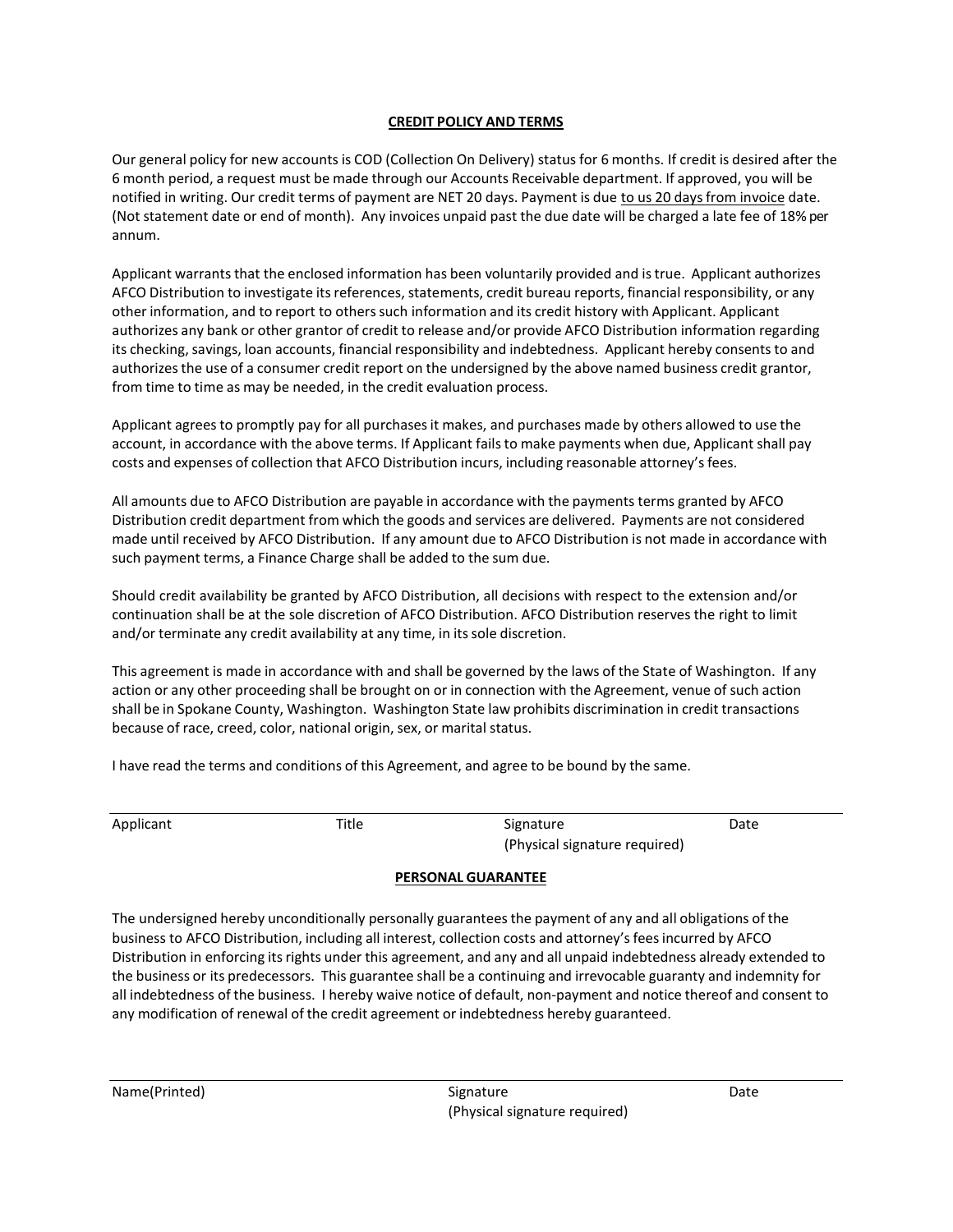

# Dealer Terms

# *"Providing Quality Products and the Best Services to Retailers of the Northwest"*

**11016 East Montgomery Dr. Ste. 101 Spokane Valley, WA 99206 Phone: 509-455-7471 Fax: 509-455-5635 Toll Free: 800-538-8700 E-mail: [afco@afcodistribution.com](mailto:afco@afcodistribution.com)**

> **Visit our Online Catalog [www.afcodistribution.com](http://www.afcodistribution.com/)**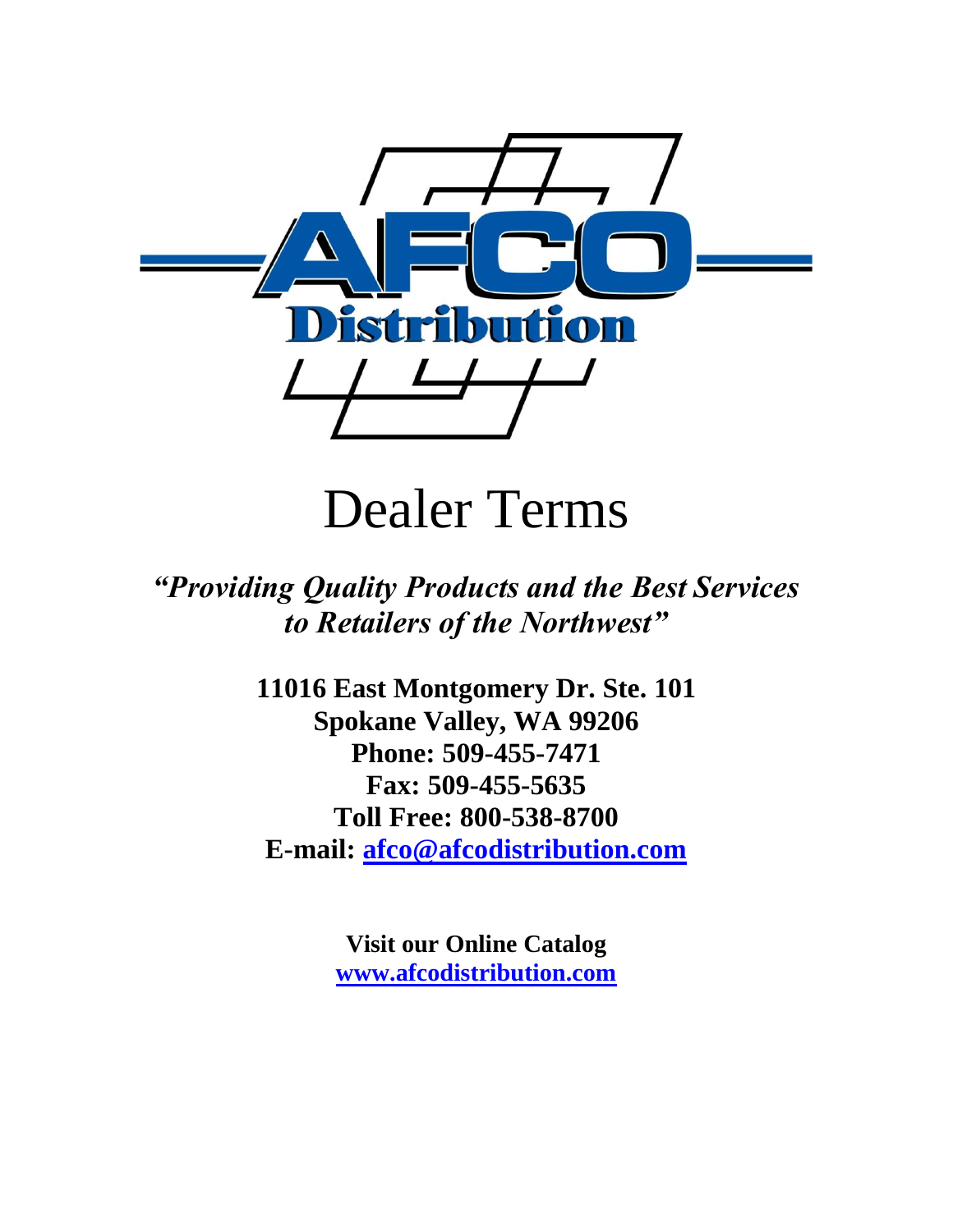## **Re-sale Requirement**

AFCO Distribution sells to established retail businesses, with regular hours of business posted. We reserve the right to deny service to anyone not having a retail location. There is a minimum purchase requirement of \$1,200 per month to maintain pricing and terms.

## **How to Apply**

Obtain an application by visiting our website, [www.afcodistribution.com](http://www.afcodistribution.com/) or by contacting our office at 509-455-7471 or Toll Free 800-538-8700. Once your application is submitted it will be reviewed for approval and you will be notified upon account set up with your delivery and ordering information.

## **Hours of Operation**

Our office and warehouse are open for business Monday through Friday from 8:00A.M. until 4:30P.M.

# **Ordering**

Orders may be placed via telephone, fax, online or emailed directly to [orders@afcodistribution.com.](mailto:orders@afcodistribution.com) We request that Will Call orders are made at least 24 hours in advance of pick up at our location. Scheduled route orders need to be placed by 2:00p.m. (depending on delivery route). You will be notified of your order and delivery schedule upon account set-up. Unfortunately due to scheduling and week to week changes in route composition we cannot guarantee timely service of orders placed after these guidelines.

Order confirmations and invoices via e-mail or fax are available upon request.

## **Delivery**

Delivery service is available within our designated delivery areas (Call for delivery schedules and availability in your area). Not all of our trucks are equipped with a lift gate. In the event that you do not have a forklift for unloading freight, hand unloading may be required. We ask that adequate help and equipment be available to facilitate unloading time. Delivery charges will be billed at the prevailing delivery rate or \$60.00 per hour whichever is more.

### **Will Call Customers**

#### **Per \*\* WASHINGTON STATE LAW-RCW 46.61.655\*\* All "Will Call" orders must be secured prior to leaving the loading area.**

#### WASHINGTON STATE LAW-RCW 46.61.655

(7)(a)(i) A person is guilty of failure to secure a load in the first degree if he or she, with criminal negligence, fails to secure a load or part of a load to his or her vehicle in compliance with subsection (1), (2), or (3) of this section and causes substantial bodily harm to another.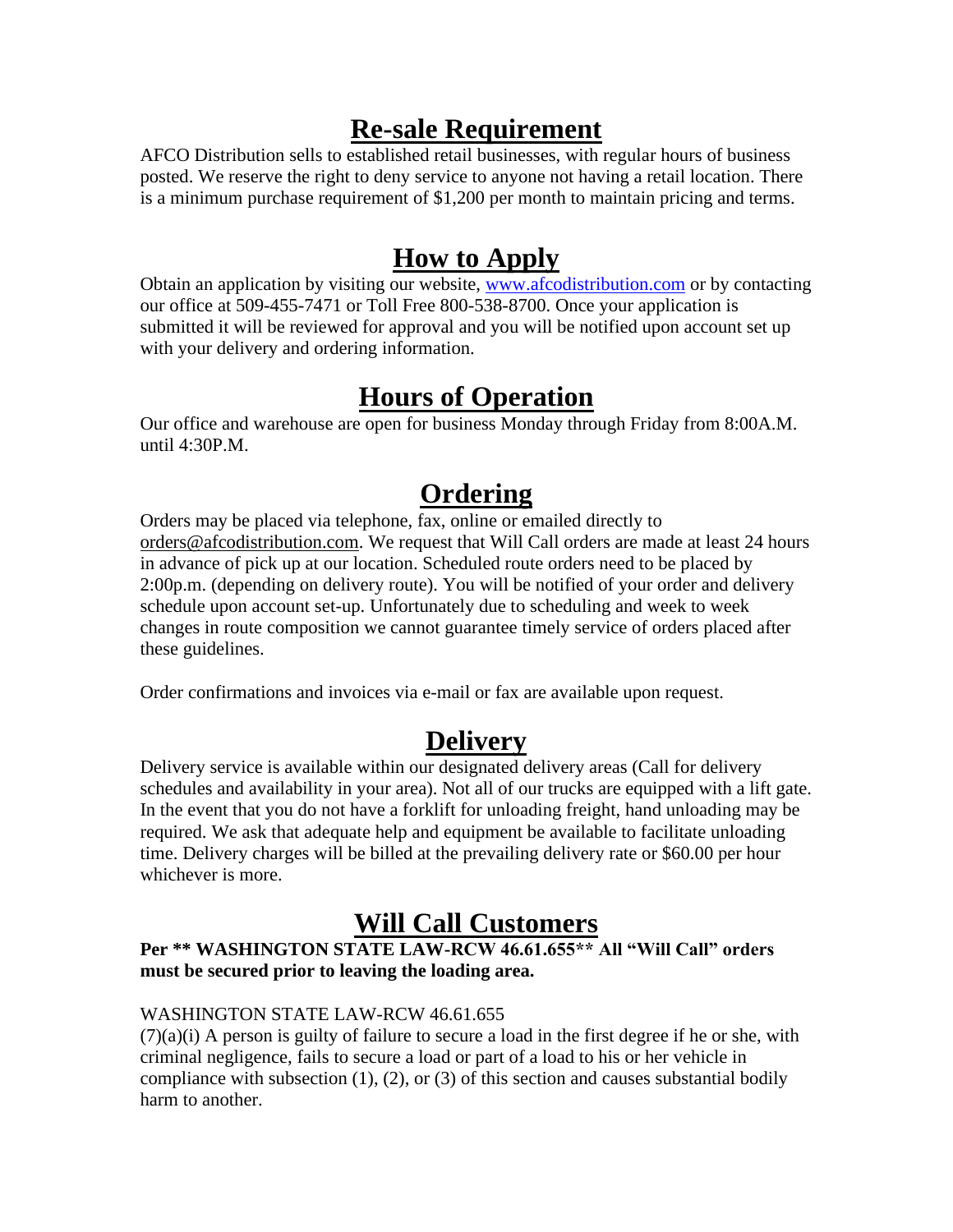(ii) Failure to secure a load in the first degree is a gross misdemeanor.

(b)(i) A person is guilty of failure to secure a load in the second degree if he or she, with criminal negligence, fails to secure a load or part of a load to his or her vehicle in compliance with subsection (1) or (2) of this section and causes damage to property of another.

(ii) Failure to secure a load in the second degree is a misdemeanor.

(c) A person who fails to secure a load or part of a load to his or her vehicle in compliance with subsection  $(1)$ ,  $(2)$ , or  $(3)$  of this section is guilty of an infraction if such failure does not amount to a violation of (a) or (b) of this subsection

#### **Freight Charges (Freight charges are added to deliveries outside our normal business operations)**

Prepaid freight applies to all "in good standing" accounts within our **designated** delivery area and meet their monetary minimum<sup>1</sup>. A below minimum charge will be applied to all orders not meeting our monetary minimum for prepaid freight.

Applicable charges (freight charges) will be factored on any item(s) that are not part of our current product offering.

Orders consisting of only freight-able items are subject to a 2000 pound minimum or will be charged a flat pallet rate if less than 2000 pounds. Fully freight-able orders weighing over 2000 pounds will be charged accordingly to their delivery address.

Each weekly order is subject to a \$600 minimum. Otherwise, the below order minimum fee of \$75.00 will be applied.

Every order placed is subject to an order handling fee of \$23.00.

<sup>1</sup>Monetary minimums are established upon application approval. <sup>2</sup>Freight quotes are factored at time of request and based upon ship-to address.

#### **Credits & Returns**

#### **All 3rd party shipments must have damage notated on the Bill of Lading (BOL) at time of delivery. A copy of the BOL must accompany any request of Credits & Returns**

Be sure to **inspect your goods** carefully upon delivery. Any discrepancies must be reported within 24 hours of delivery. All product returns must be pre-authorized with our office so a credit/pick up ticket may be issued. Credit will only be issued on products within warranty guidelines or if product is in sellable condition (no pricing stickers, labels, tape, markings of any kind). Products not in sellable condition are not returnable for any reason other than warranty. Once the product has been returned to our warehouse we will issue a credit invoice on your account to be used with your next payment. Please do not change invoice totals at the time of delivery/pickup. Deductions may only be made